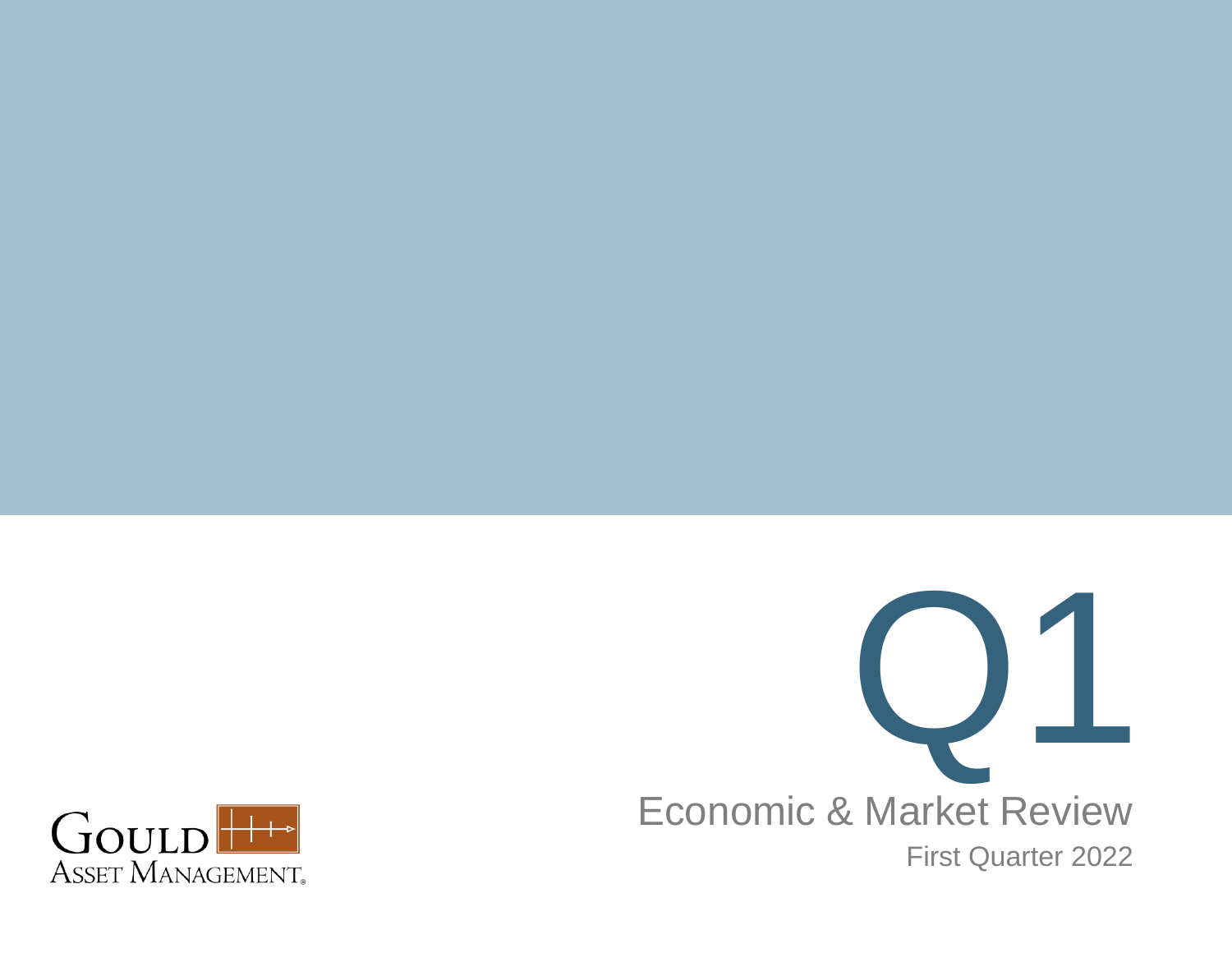# Economic Review

First Quarter 2022



### **US Growth Strong Despite Emergence of New Headwinds**

**The US economy expanded at a 6.9% annualized rate in the fourth quarter** and grew 5.7% for the whole of 2021, the strongest pace since 1984. Momentum slowed to start the new year amid a surge in Covid cases in January and sustained high inflation.

Employers added over 400,000 jobs for the 11th straight month in March, and the headline **unemployment rate fell to 3.6%.** Job openings remain near record highs, drawing in more workers to the labor pool. Wage growth is strong, rising 5.6% year-over-year, but still lags the current pace of inflation.

**Manufacturing activity slowed in March** as supply chain issues continued to drive up input prices. Hiring in the sector picked up though, allowing factories to clear some of the backlog of unfinished work.

With a marked decline in Covid cases by the end of the quarter, consumers shifted their spending in March from motor vehicles and other goods to services like hotels, restaurants, air travel, and healthcare. **Household balance sheets are generally healthy**  due to accumulated savings through the pandemic and rising wages for workers.

### **Liftoff at the Federal Reserve**

**The Fed raised its key interest rate by 0.25%**, its first increase since 2018, and penciled in six more quarter-percentagepoint hikes by the end of the year as it aims to cool high levels of inflation.

Fed chair **Jerome Powell indicated he is willing to do whatever it takes to tame inflation** and signaled the committee's willingness to implement multiple 0.50% rate hikes, if necessary. A plan to reduce the Fed's balance sheet could also be finalized in May, with officials signaling a quicker unwind than the one carried out in 2017.

**Market participants are expecting even tighter monetary conditions than the Fed is projecting.** Markets are forecasting the federal funds rate (currently 0.25% – 0.50%) to be 2.50% – 2.75% by year-end, suggesting the Fed will implement several 0.50% rate increases.

**Recession talk** has increased as a result of monetary tightening, but Mr. Powell deflected these concerns, pointing to strong household balance sheets and consumer demand.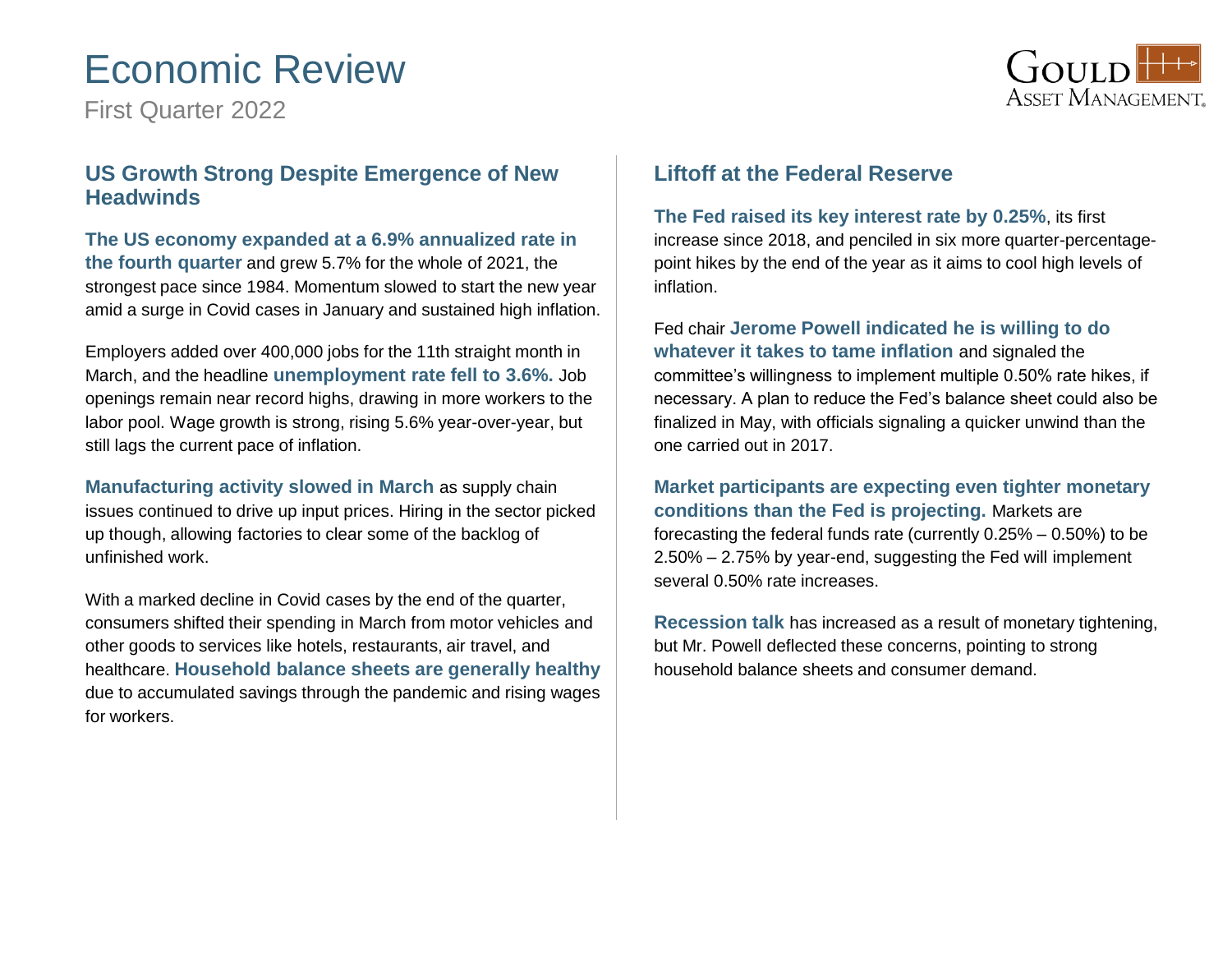# Economic Review

First Quarter 2022



### **Challenges Mount for Europe's Recovery**

**The Eurozone economy moderated in the fourth quarter,**  expanding 0.3% as another Covid surge weighed on economic activity, evidenced by a decline in household consumption.

**Europe faces a tough road ahead,** as the Russian invasion of Ukraine will have negative consequences on growth and inflation (particularly energy prices). European Central Bank (ECB) President Christine Lagarde expects more severe consequences for Europe than the US.

At the same time, **Ms. Lagarde downplayed the prospects of stagflation** (high inflation coupled with low or negative growth) in Europe, suggesting that even in the bleakest scenarios, the ECB expects the Eurozone to expand by about 2% in 2022.

#### **Japan's economy fared better in the fourth quarter,**

expanding 1.3% despite the winter Covid surge. The Bank of Japan (BOJ) will continue its monetary stimulus measures, diverging from Fed policy, as inflation isn't yet a prime concern. However, many economists believe it's only a matter of time before inflation exceeds the BOJ's 2% target.

### **Soaring Commodity Prices Weigh on Emerging Markets Outlook**

**China's economy slowed in the fourth quarter** to 4%, bringing full-year 2021 growth to 8.1%. Industrial production and retail sales picked up to start the new year, but a surge in Covid cases and the ensuing lockdowns dampened the economic outlook in March. The central government set a 5.5% GDP growth target for 2022.

**India's economy grew at a slower than expected pace** of 5.4% in the fourth quarter after growing 20.3% and 8.5% in the second and third quarters, respectively. The widespread Omicron outbreak curtailed economic activity in January, and the war in Ukraine caused a spike in the prices of key imports such as oil, wheat, and fertilizer. GDP growth is expected to moderate in 2022 but estimates are still above 8%, which would lead all major economies.

**Brazil's economy grew 0.5% in the fourth quarter,** ending the technical recession it entered the previous quarter. Food and fuel prices soared in Brazil following Russia's invasion of Ukraine, and inflation hit 11.3% in March. Growth is expected to be modest this year as high inflation and rising interest rates weigh on economic output.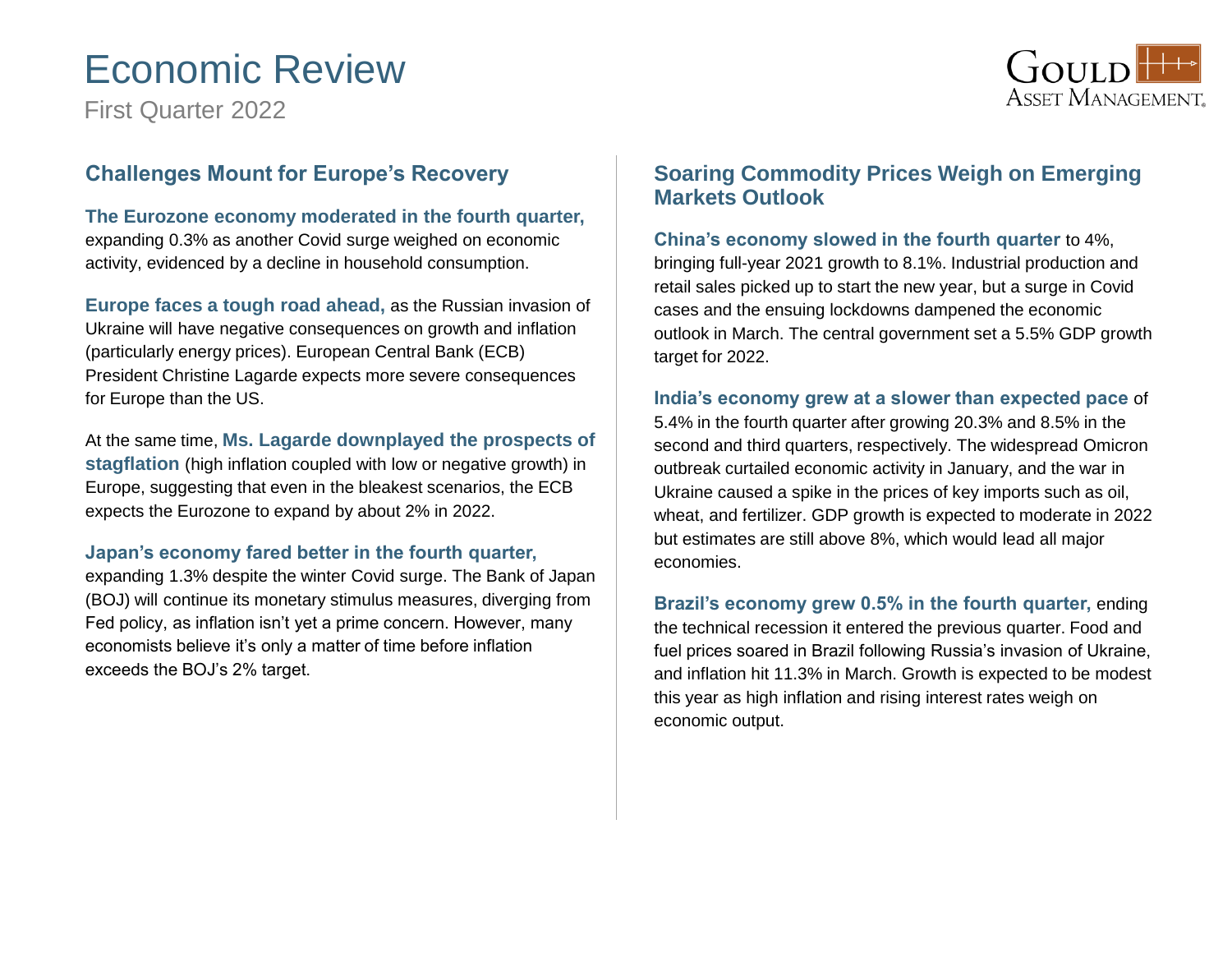## Market Review: Stocks



First Quarter 2022

### **Stocks Tumble to Start 2022 as War in Ukraine, Inflation, and Rate Hikes Unnerve Investors**

After a strong finish to 2021, **domestic and international stocks retreated in Q1 as Russia's shock invasion of Ukraine roiled markets** and exacerbated already prevalent supply chain problems and inflation concerns. The Fed also signaled several rate hikes for 2022, further worrying investors.

**The challenging geopolitical and economic backdrop made it difficult for US equities to find their footing,** with large cap stocks falling 4.6% on the quarter, as measured by the S&P 500 index. Things looked even more dire in February when the market officially entered "correction" territory (down more than 10%), however a late-quarter rally pared losses.

**Consumer Discretionary** (down 9.4%) **and Technology**  (down 8.5%) **were the hardest hit sectors, while Consumer Staples** (down 1.3%) **and Financials** (down 1.5%) **performed best.** Banks and other financial companies stand to benefit from higher lending rates, should the Fed's expected rate increases come to fruition in 2022, while consumer staples are often less affected by cyclical economic factors.

**Mid and small cap US stocks were also out of favor, lagging large cap stocks** to start the year, with the Wilshire 4500 stock index falling 7.5% in Q1.

### **International developed and emerging market stocks also sank amidst the negative sentiment,** with the MSCI EAFE

index falling 5.8% and the MSCI Emerging Markets index dropping 6.9% in Q1. Russia comprises only a very small percentage of emerging market indexes (about 0.8% as of 2/28/22), but its war on Ukraine has had a widespread impact on both developed and emerging market economies.

**Market volatility climbed over the quarter,** as geopolitical tensions ran high, with the VIX volatility index rising from 16 to a high of 36 in late February. March proved a bit calmer as the market recouped some of its earlier losses, with VIX finishing the quarter at just above 20. It seems likely that volatility will remain elevated given the ongoing war in Ukraine and the knock-on effects to the economy.

#### Returns for the Quarter (%)

| US Large Cap Stocks                   |            |          | $-4.60$ |          |              |
|---------------------------------------|------------|----------|---------|----------|--------------|
| US Mid/Small Cap Stocks               | $-7.49$    |          |         |          |              |
| <b>International Developed Stocks</b> |            | $-5.79$  |         |          |              |
| <b>Emerging Markets Stocks</b>        | $-6.92$    |          |         |          |              |
| Global Stocks                         |            | $-5.26$  |         |          |              |
| Period Returns (%)                    |            |          |         |          | * Annualized |
| <b>Asset Class</b>                    | <b>YTD</b> |          | 1 Year  | 3 Years* | 5 Years*     |
| US Large Cap Stocks                   | $-4.60$    | 15.65    |         | 18.92    | 15.99        |
| US Mid/Small Cap Stocks               | -7.49      | $-1.25$  |         | 16.02    | 13.18        |
| International Developed Stocks        | $-5.79$    |          | 1.65    | 8.29     | 7.23         |
| <b>Emerging Markets Stocks</b>        | -6.92      | $-11.08$ |         | 5.31     | 6.35         |
| Global Stocks                         | $-5.26$    |          | 7.73    | 14.30    | 12.20        |

Past performance is not a guarantee of future results. Returns for periods longer than one year are annualized. Indices are not available for direct investment. Index performance does not reflect the expenses **associated with the management of an actual portfolio**. Market segment (index representation) as follows: US Large Cap (S&P 500 Index), US Mid/Small Cap (Wilshire 4500 Completion Index), International Developed (MSCI Europe Australasia Far East Index), Emerging Markets (MSCI Emerging Markets Index), and Global Stocks (MSCI All Country World Index). Growth of \$1,000 chart market segmentations as follows: US Stocks (Wilshire 5000 Index) and Foreign Stocks (All Country World Index ex US)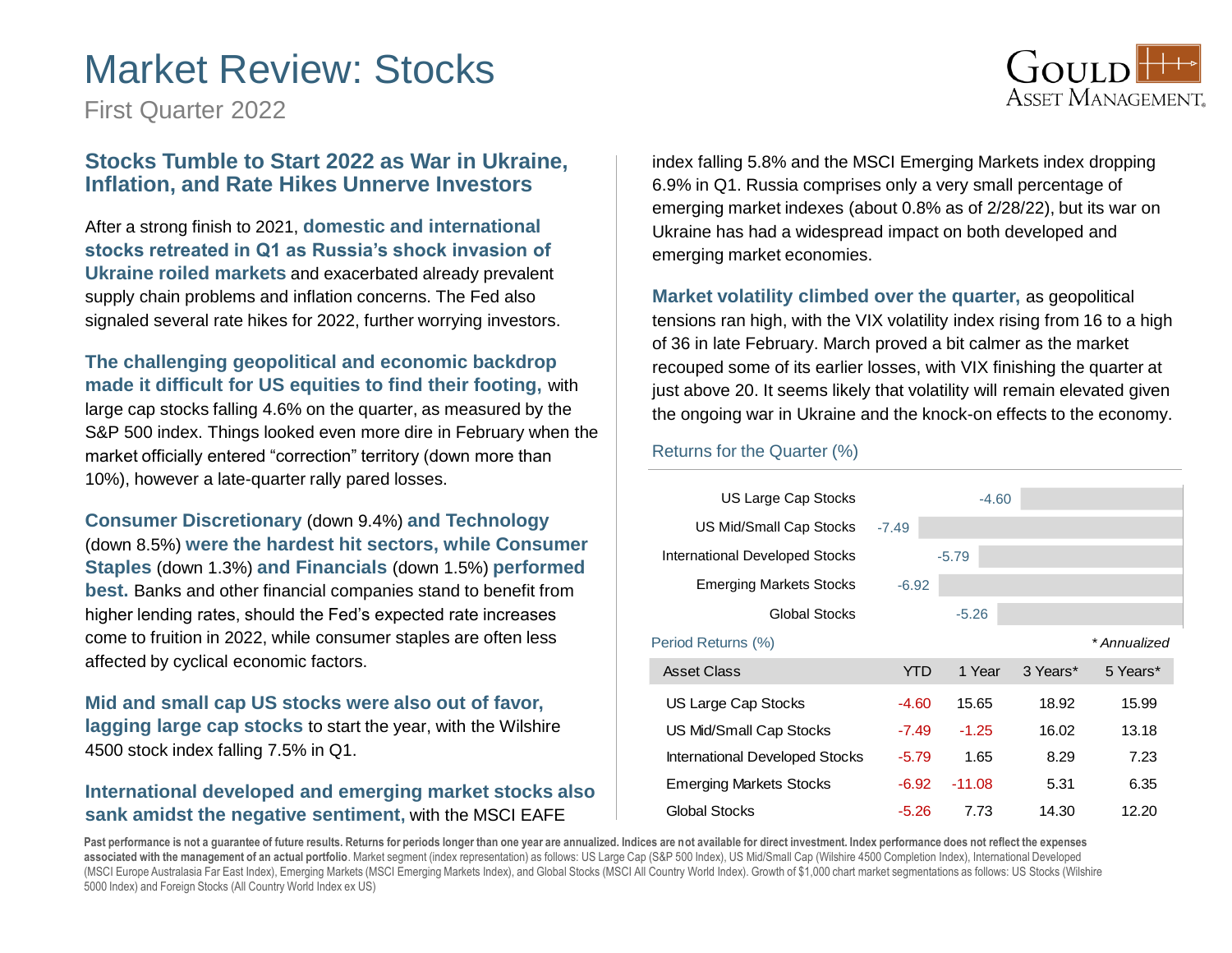## Market Review: Bonds

First Quarter 2022

### **Bonds Decline as Yields Rise Sharply on Inflation Concerns and Expectations for Fed Rate Hikes**

**US government bond yields rose sharply, as the Fed implemented a 0.25% rate hike in March and paved the way for a swift pace of monetary policy tightening in a bid to curb inflation.** Short-term rates rose the most, causing parts of the yield curve to invert (i.e., when short-term interest rates rise above long-term rates) and sparking fears of a recession. The US 10-year Treasury yield increased from 1.52% to 2.32%, while the 2-year yield rocketed from 0.73% to 2.28%—significant moves which might signal the end of the ultra-low interest rate era.

#### **The Bloomberg Aggregate Bond index, a measure of the performance of the US bond market, was down 5.9% on**

**the quarter.** Real (inflation-adjusted) returns on bonds were even worse, as US inflation, as measured by the Consumer Price Index, continued to run at its highest level in over 40 years and well above bond yields.

**The decline in bond prices made for one of the worst quarters in over 40 years for fixed income,** bringing with it unusual volatility for the asset class. A flight to safe haven assets at the onset of the war in Ukraine was short lived, followed by a selloff causing bond prices to drop and yields to rise. Some investors seem skeptical the Fed can navigate a soft landing for the economy as it tries to combat inflation with aggressive rate hikes in 2022.

### **High-yield bonds and Treasury Inflation-Protected Securities (TIPS) ended their positive streak and posted**

**losses in Q1.** US high yield bonds lost 4.8% on the quarter and their spread against government bonds widened. TIPS, which provide a hedge against inflation, were a top performer, however they still declined 3.0% in the rising rate environment.

**Tax-exempt municipal bonds also saw their worst rout since the 1980s with significant outflows in the first quarter.** The asset class, which is normally favored for its stability, declined 6.2% in Q1, as volatility and negative sentiment battered financial markets to start the year.

#### Returns for the Quarter (%)

| <b>US Total Bond Market</b>               |            |         | $-5.93$  |             |
|-------------------------------------------|------------|---------|----------|-------------|
| Short-Term Investment Grade Bonds         |            |         | $-3.45$  |             |
| Long-Term Investment Grade Bonds          | $-10.95$   |         |          |             |
| <b>Municipal Bonds</b>                    |            | $-6.23$ |          |             |
| Mortgage-Backed Bonds                     |            |         | $-4.97$  |             |
| <b>Treasury Inflation-Protected Bonds</b> |            |         | $-3.02$  |             |
| Foreign Bonds                             |            | $-7.13$ |          |             |
| Period Returns (%)                        |            |         |          | *Annualized |
|                                           |            |         |          |             |
| <b>Asset Class</b>                        | <b>YTD</b> | 1 Year  | 3 Years* | 5 Years*    |
| <b>US Total Bond Market</b>               | $-5.93$    | $-4.15$ | 1.69     | 2.14        |
| Short-Term Investment Grade Bonds         | $-3.45$    | $-3.84$ | 1.14     | 1.42        |
| Long-Term Investment Grade Bonds          | $-10.95$   | $-3.11$ | 4.23     | 4.60        |
| <b>Municipal Bonds</b>                    | $-6.23$    | $-4.47$ | 1.53     | 2.52        |
| Mortgage-Backed Bonds                     | -4.97      | $-4.92$ | 0.56     | 1.36        |
| <b>Treasury Inflation-Protected Bonds</b> | $-3.02$    | 4.29    | 6.22     | 4.43        |

Past performance is not a quarantee of future results. Returns for periods longer than one year are annualized. Indices are not available for direct investment. Index performance does not reflect the expenses **associated with the management of an actual portfolio**. Market segment (index representation) as follows: US Total Bond Market (Bloomberg US Aggregate Index), Short-Term Investment Grade (Bloomberg US Govt/Credit 1-5 Year Index), Long-Term Investment Grade (Bloomberg US Govt/Credit Long Index), Municipal (Bloomberg Municipal Index), Mortgage Backed (Bloomberg US MBS Index), Treasury Inflated-Protected (Bloomberg US TIPS Index), and Foreign (FTSE World Govt Bond Non USD Index).

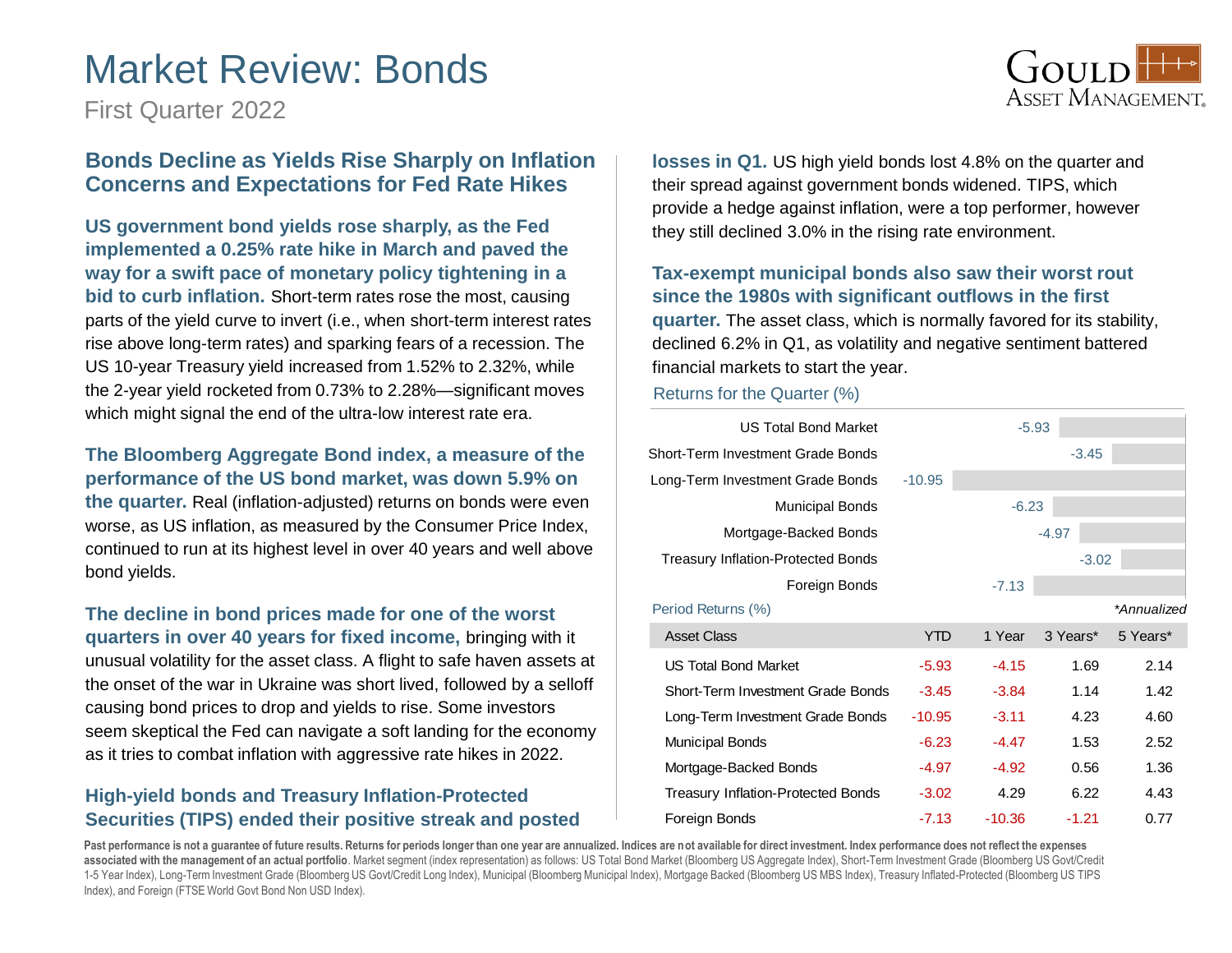## Market Review: Alternatives



First Quarter 2022

### **Geopolitical and Inflation Concerns Drive Energy, Commodities, and Gold Higher; REITs Retreat**

**Excluding REITs, performance of alternative investments was strongly positive in the first quarter;** energy and commodity prices moved sharply higher as war in Ukraine and related sanctions on Russia roiled energy markets, disrupted supply chains, and stoked inflation.

**US energy stocks** (up 39.1%) **posted the strongest gains of the alternative asset classes in the first quarter, with the price of oil skyrocketing** from about \$77 per barrel of Brent crude in January to \$127 in early March, before settling at \$107 per barrel at quarter-end. **Commodities, of which energy is a significant component, also rose in response to Russia's aggression in Ukraine,** with the Bloomberg Commodity index rising 25.6%. Wheat prices soared, as Russia and Ukraine account for nearly one-third of global wheat exports. Nickel, aluminum, and zinc prices were also markedly higher in Q1.

**Gold—often a haven in times of economic turmoil and high inflation—rose 6.7% to start the year.** The precious metal has shown signs of life in 2022 after a lackluster 2021 (down 3.8%) despite high inflation. The precious metal seems back in favor, with investors driving its price close to record highs in early March before retreating somewhat at quarter-end.

**Real estate investment trusts posted negative returns,** with the MSCI US REIT index dropping 4.1%. REITs are incomeproducing investments that can be sensitive to rising interest rates and economic concerns, and the Q1 environment proved challenging on both of those fronts. Higher interest rates put a damper on REITs since they increase the relative attractiveness of bonds while also increasing borrowing costs for REITs, which are often leveraged.

#### Returns for the Quarter (%)



Past performance is not a guarantee of future results. Returns for periods longer than one year are annualized. Indices are not available for direct investment. Index performance does not reflect the expenses associated with the management of an actual portfolio. Market segment (index representation) as follows: US Real Estate Investment Trusts (MSCI US REIT Index), US Energy Stocks (S&P 500 Energy), Commodities (Bloomberg Commodity Index), and Gold (London Bullion Market Association Gold P.M. Price). Gold spot price data obtained from Federal Reserve Economic Data.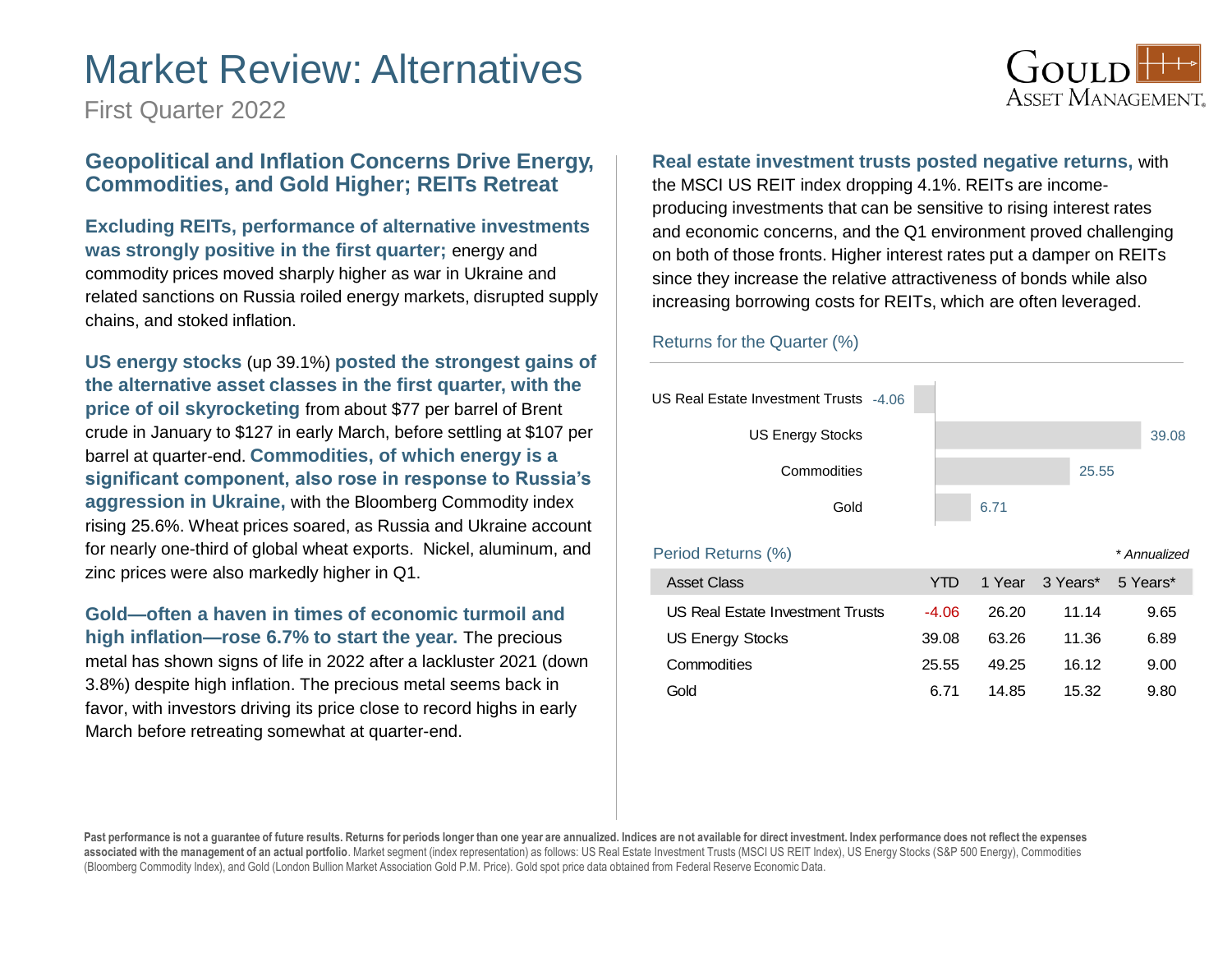# Market Summary

Index Returns



|                        | <b>US</b><br>Large Cap | <b>US</b><br><b>Mid/Small Cap</b> | International<br><b>Developed</b> | <b>Emerging</b><br><b>Markets</b> | <b>US</b><br><b>Bond Market</b> | <b>US</b><br><b>Dollar</b> |  |  |
|------------------------|------------------------|-----------------------------------|-----------------------------------|-----------------------------------|---------------------------------|----------------------------|--|--|
| Q1 2022                | <b>STOCKS</b>          |                                   |                                   |                                   |                                 | <b>BONDS/DOLLAR</b>        |  |  |
|                        | $-4.60%$               | $-7.49%$                          | $-5.79%$                          | $-6.92%$                          | $-5.93%$                        | 0.03%                      |  |  |
|                        |                        |                                   |                                   |                                   |                                 |                            |  |  |
| Since Jan. 2001        |                        |                                   |                                   |                                   |                                 |                            |  |  |
| Avg. Quarterly Return  | 2.3%                   | 3.0%                              | 1.6%                              | 2.6%                              | 1.1%                            | 0.3%                       |  |  |
| <b>Best</b><br>Quarter | 20.5%<br>Q2 2020       | 30.3%<br>Q2 2020                  | 25.8%<br>Q2 2009                  | 34.8%<br>Q2 2009                  | 4.6%<br>Q3 2001                 | 7.1%<br>Q1 2020            |  |  |
| Worst<br>Quarter       | $-21.9%$<br>Q4 2008    | $-27.9%$<br>Q1 2020               | $-22.7%$<br>Q1 2020               | $-27.6%$<br>Q4 2008               | $-5.9%$<br>Q1 2022              | $-5.8%$<br>Q2 2009         |  |  |

Past performance is not a guarantee of future results. Indices are not available for direct investment. Index performance does not reflect the expenses associated with the management of an actual portfolio. Market segment (index representation) as follows: US Stock Market (Russell 3000 Index), International Developed Stocks (MSCI World ex USA Index [net div.]), Emerging Markets (MSCI Emerging Markets Index [net div.]), Global Real Estate (S&P Global REIT Index [net div.]), US Bond Market (Bloomberg US Aggregate Bond Index), and Global Bond Market ex US (Bloomberg Global Aggregate ex-USD Bond Index [hedged to USD]). S&P data © 2022 S&P Dow Jones Indices LLC, a division of S&P Global. All rights reserved. Frank Russell Company is the source and owner of the trademarks, service marks, and copyrights related to the Russell Indexes. MSCI data © MSCI 2022, all rights reserved. Bloomberg data provided by Bloomberg.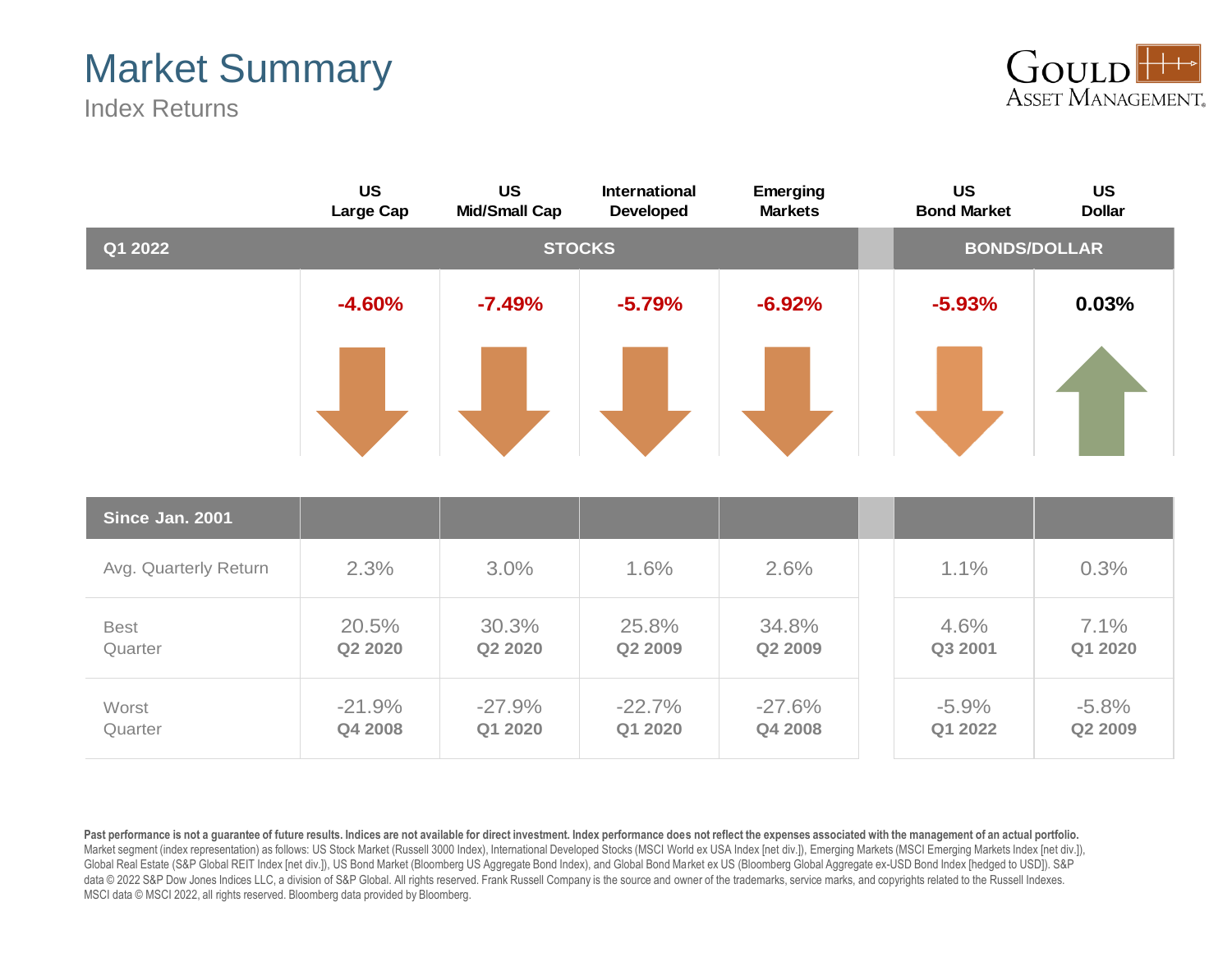## World Stock Market Performance

MSCI All Country World Index with selected headlines from Q1 2022





*These headlines are not offered to explain market returns. Instead, they serve as a reminder that investors should view daily events from a long-term perspective and avoid making investment decisions based solely on the news.*

Graph Source: MSCI ACWI Index [net dividends]. MSCI data © MSCI 2022, all rights reserved.

It is not possible to invest directly in an index. Performance does not reflect the expenses associated with management of an actual portfolio. Past performance is not a guarantee of future results.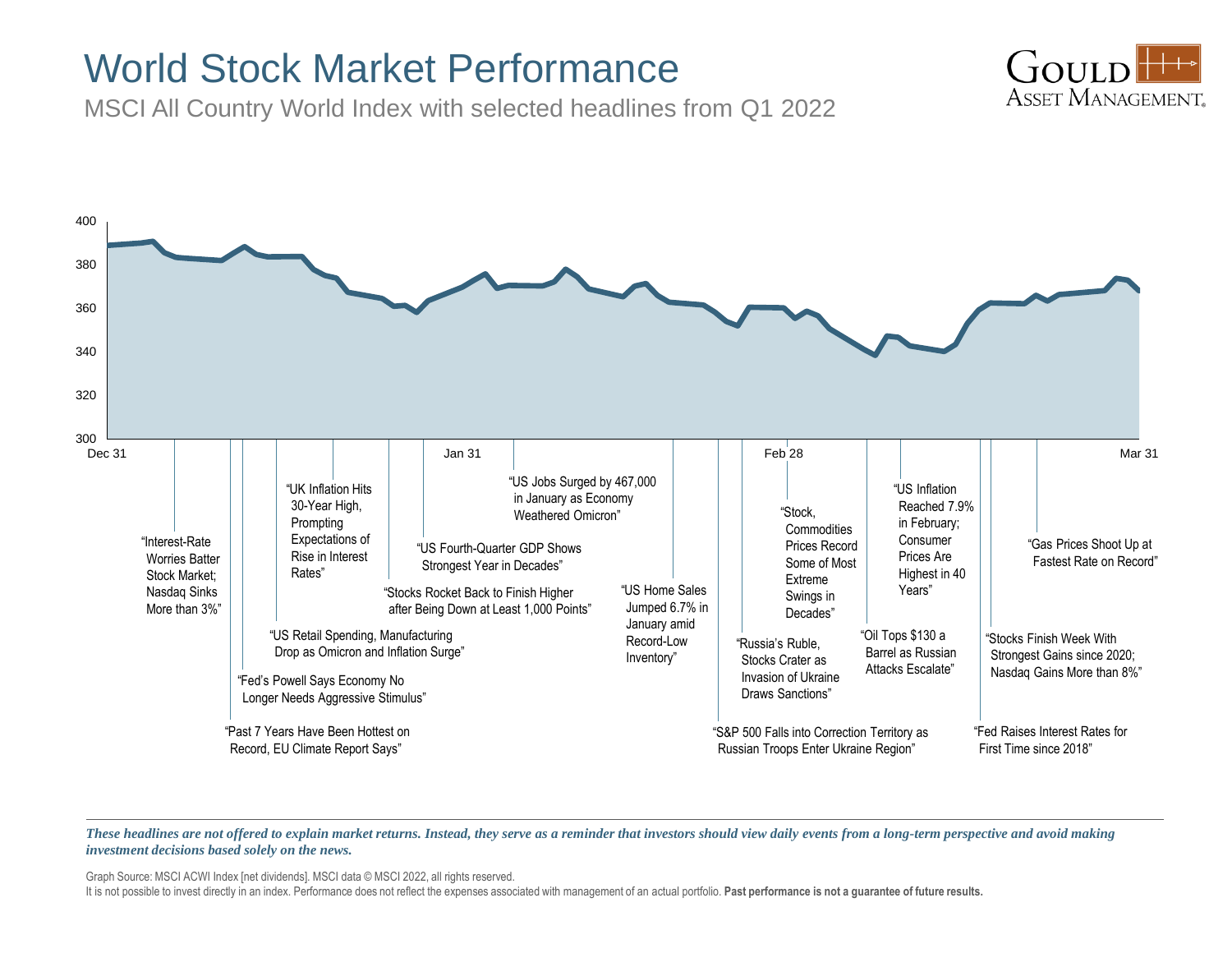# Inflation Components

## First Quarter 2022



The chart below shows the different components of the prior 12 months' inflation, month by month, since March 2021. Note that each component has grown substantially in the past year—the inflation is broad-based. The three components at the top of the chart—energy, vehicles, and food—could be considered "transitory" and expected to subside as supply and demand factors come into better balance. The remaining components, including rent, household furnishings, apparel, and services, tend to be "stickier" and might take longer to subdue.

### Contributors to headline inflation

Contribution to y/y % change in CPI, non seasonally adjusted



Source: BLS, J.P. Morgan Asset Management. Contributions mirror the BLS methodology on Table 7 of the CPI report. Values may not sum to headline CPI figures due to rounding and underlying calculations. "Shelter" includes owners equivalent rent and rent of primary residence. "Other" primarily reflects household furnishings, apparel and medical care services. *Guide to the Markets – US* Data are as of March 31, 2022.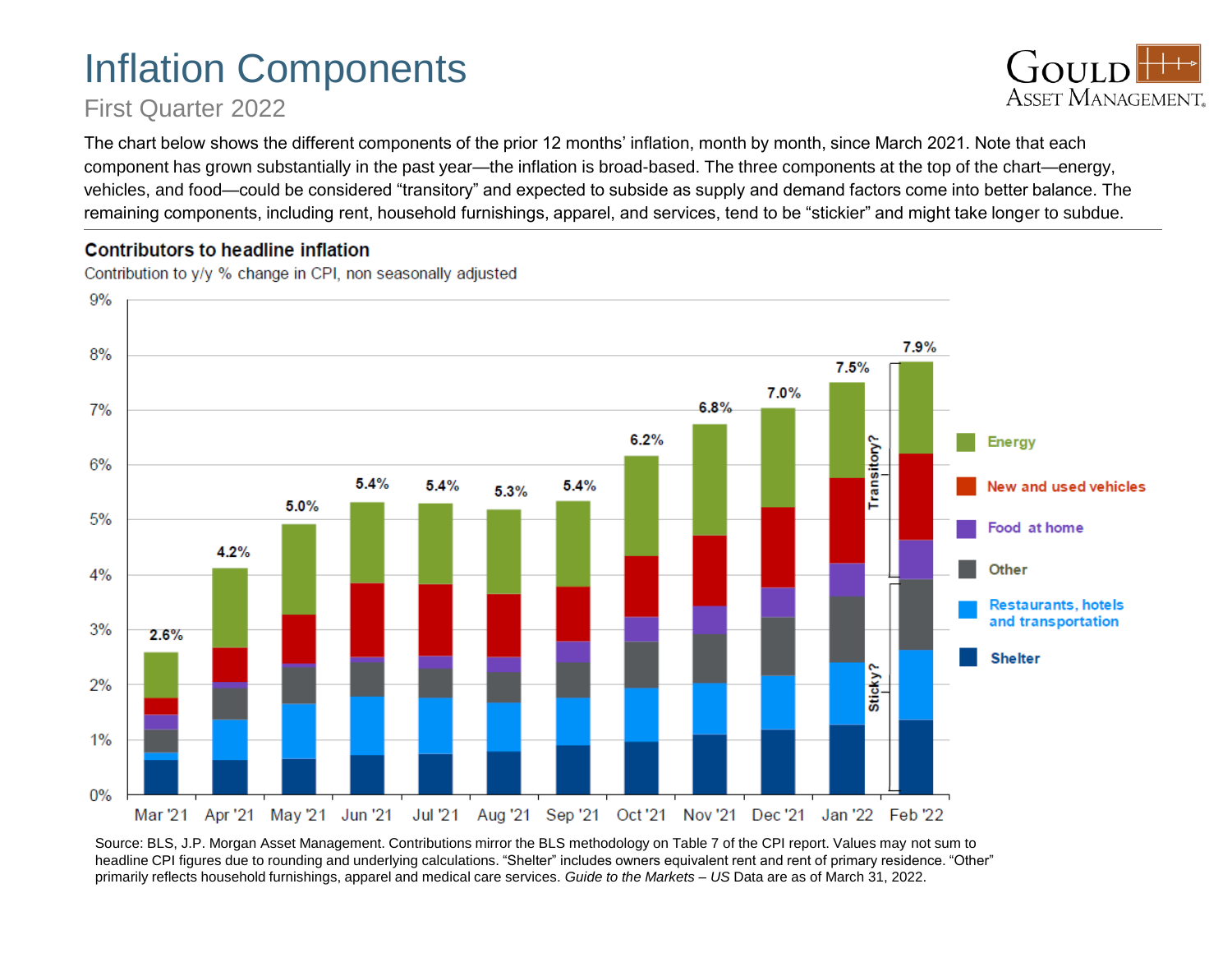# Global Energy Transition

## First Quarter 2022



The left chart shows the growth of global investment in energy transition, which surged in 2021. The recent spike in fossil fuel prices could be expected to further accelerate this trend. The chart on the right shows the levelized cost of various energy sources. Note the remarkable decline in the cost of wind and solar energy in recent years.



Source: Bloomberg NEF, BP Statistical, Eurostat, Lazard, Meti, J.P. Morgan Asset Management; (Left) Storage, electrification, other includes hydrogen, carbon capture and storage, energy storage, electrified transport and electrified heat; (Top right) \*LCOE is levelized cost of energy, the net present value of the unit-cost of electricity over the lifetime of a generating asset. It is often taken as a proxy for the average price that the generating asset must receive in a market to break even over its lifetime. Forecasts are not a reliable indicator of future performance. *Guide to the Markets – US*  Data are as of March 31, 2022.